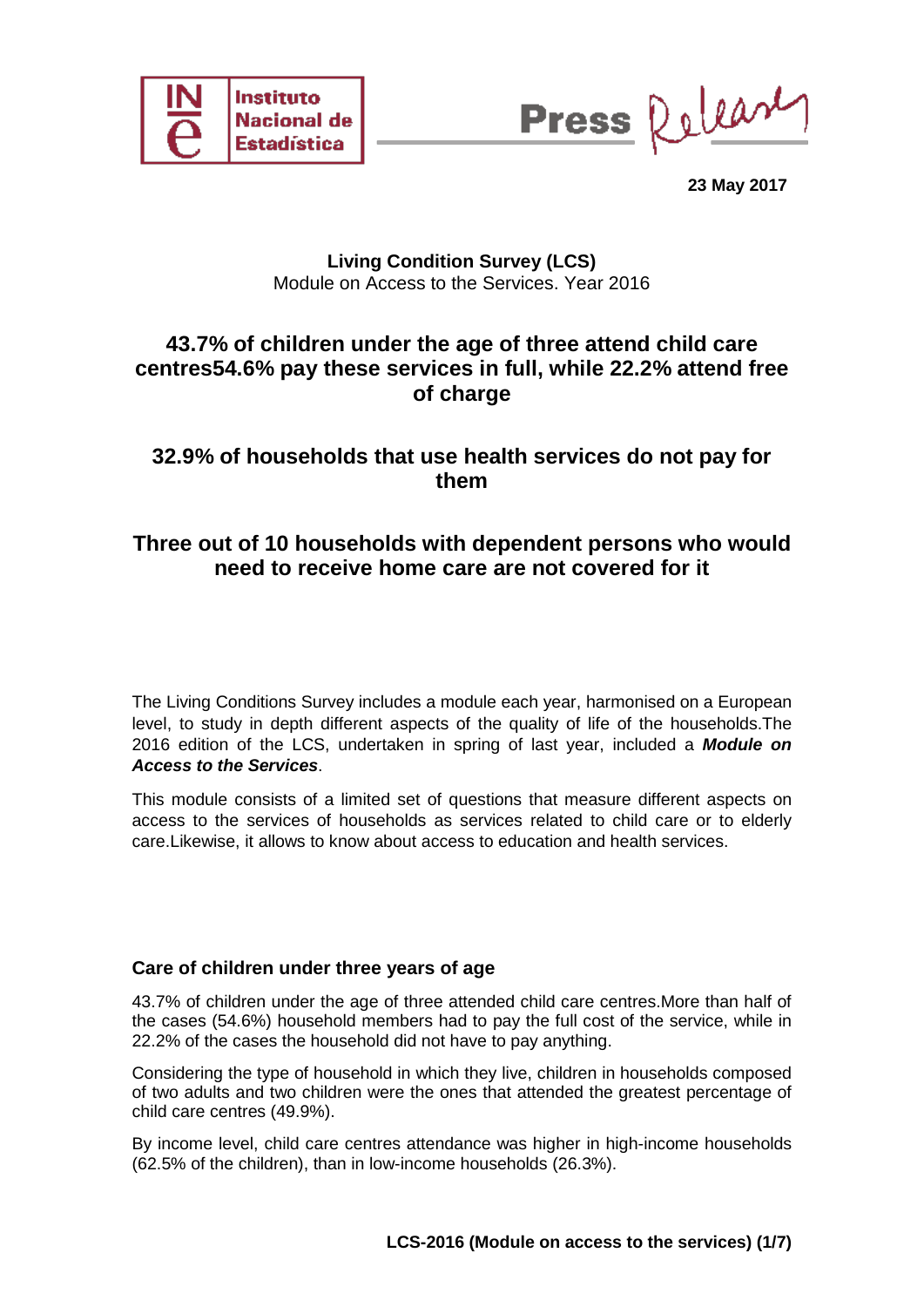In turn, 65.4% of households with lower income did not have to pay for their children under three years of age to attend child care centres.

|                                        | <b>Children</b><br>under 3 | Attend child care<br>centres | Payment by the household<br>(percentage of the previous |      |      |                            |            |
|----------------------------------------|----------------------------|------------------------------|---------------------------------------------------------|------|------|----------------------------|------------|
|                                        | years old                  |                              |                                                         |      |      | The full Apart of Does not | <b>Not</b> |
|                                        | (thousands)                | Percentage thousands cost    |                                                         |      |      | the cost have to pay       | stated     |
| <b>TOTAL</b>                           | 1.418.1                    | 43.7                         | 620.3                                                   | 54.6 | 22.5 | 22.2                       | 0.7        |
| KIND OF HOUSEHOLD                      |                            |                              |                                                         |      |      |                            |            |
| An adult with at least one child       | 52.3                       | 45.4                         | 23.7                                                    | 45.0 | 21.4 | 33.6                       | 0.0        |
| Two adults with one child              | 510.0                      | 41.4                         | 211.4                                                   | 58.0 | 27.7 | 14.3                       | 0.0        |
| Two adults with two children           | 558.7                      | 49.9                         | 279.1                                                   | 62.9 | 19.7 | 15.7                       | 1.7        |
| Two adults with three or more children | 133.1                      | 43.9                         | 58.4                                                    | 20.1 | 26.8 | 53.1                       | 0.0        |
| Other households with children         | 164.0                      | 29.1                         | 47.8                                                    | 37.8 | 10.9 | 51.3                       | 0.0        |
| <b>INCOME PER CONSUMPTION UNIT</b>     |                            |                              |                                                         |      |      |                            |            |
| <b>First Quintile</b>                  | 321.0                      | 26.3                         | 84.3                                                    | 27.3 | 7.3  | 65.4                       | 0.0        |
| Second Quintile                        | 229.2                      | 46.4                         | 106.4                                                   | 50.3 | 23.6 | 24.2                       | 1.9        |
| <b>Third Quintile</b>                  | 279.0                      | 41.6                         | 116.2                                                   | 53.1 | 31.1 | 13.5                       | 2.3        |
| <b>Fourth Quintile</b>                 | 310.5                      | 44.8                         | 139.2                                                   | 64.2 | 19.3 | 16.4                       | 0.0        |
| <b>Fifth Quintile</b>                  | 278.5                      | 62.5                         | 174.2                                                   | 63.7 | 25.9 | 10.4                       | 0.0        |

#### **Children under 3 years old who attend child care centres by cost paid by the household**

Press Release

30.9% of the households would have liked to use the services of child care centres or use them to a greater extent than they did. The main reason why they did not do so was that they could not afford it (52.4%).

By type of household, households composed by one adult and at least one child were those that had higher unmet needs of child care service centres .

More than 35% of the low-income households needed to use child care centres. The main reason why they did not do so was that they could not afford it (63.6%).

The percentage of unmet needs of child care centres services in high-income households decreased to 20.3% and households that could not afford it decreased to 19.7%.

| Households with children under 3 years old in need of services provided by child care centres |                                                                        |                                                                 |           |                                                   |                                        |                                                     |                                            |                  |  |  |  |
|-----------------------------------------------------------------------------------------------|------------------------------------------------------------------------|-----------------------------------------------------------------|-----------|---------------------------------------------------|----------------------------------------|-----------------------------------------------------|--------------------------------------------|------------------|--|--|--|
|                                                                                               | <b>Households</b><br>with children<br>under 3 years<br>old (thousands) | Households with unmet<br>service needs of child<br>care centres |           | <b>The</b><br>household<br>cannot<br>afford to do | There are<br>no<br>available<br>places | There are<br>available<br>places, but<br>not nearby | The<br>timetable is<br>not<br>satisfactory | Other<br>reasons |  |  |  |
|                                                                                               |                                                                        | percentage                                                      | thousands | (percentage of the previous total)                |                                        |                                                     |                                            |                  |  |  |  |
| <b>TOTAL</b>                                                                                  | 1.301.6                                                                | 30.9                                                            | 402.7     | 52.4                                              | 3.1                                    | 2.2                                                 | 5.3                                        | 37.0             |  |  |  |
| KIND OF HOUSEHOLD                                                                             |                                                                        |                                                                 |           |                                                   |                                        |                                                     |                                            |                  |  |  |  |
| An adult with at least one child                                                              | 49.5                                                                   | 53.6                                                            | 26.5      | 53.7                                              | 0.0                                    | 7.2                                                 | 2.4                                        | 36.8             |  |  |  |
| Two adults with one child                                                                     | 510.0                                                                  | 33.4                                                            | 170.3     | 44.8                                              | 4.2                                    | 1.2                                                 | 8.0                                        | 41.9             |  |  |  |
| Two adults with two children                                                                  | 483.0                                                                  | 27.4                                                            | 132.3     | 52.0                                              | 2.3                                    | 3.8                                                 | 5.2                                        | 36.7             |  |  |  |
| Two adults with three or more children                                                        | 114.7                                                                  | 37.1                                                            | 42.5      | 74.1                                              | 0.6                                    | 0.0                                                 | 0.0                                        | 25.3             |  |  |  |
| Other households with children                                                                | 144.4                                                                  | 21.6                                                            | 31.1      | 64.5                                              | 7.1                                    | 0.0                                                 | 0.0                                        | 28.3             |  |  |  |
| INCOME PER CONSUMPTION UNIT                                                                   |                                                                        |                                                                 |           |                                                   |                                        |                                                     |                                            |                  |  |  |  |
| <b>First Quintile</b>                                                                         | 296.3                                                                  | 35.9                                                            | 106.5     | 63.6                                              | 2.5                                    | 1.0                                                 | 0.0                                        | 32.9             |  |  |  |
| Second Quintile                                                                               | 222.8                                                                  | 35.4                                                            | 78.9      | 67.1                                              | 5.4                                    | 0.0                                                 | 0.0                                        | 27.5             |  |  |  |
| <b>Third Quintile</b>                                                                         | 261.5                                                                  | 36.9                                                            | 96.6      | 53.2                                              | 0.2                                    | 0.0                                                 | 13.2                                       | 33.3             |  |  |  |
| <b>Fourth Quintile</b>                                                                        | 281.3                                                                  | 25.6                                                            | 72.1      | 40.4                                              | 7.6                                    | 0.0                                                 | 4.4                                        | 47.6             |  |  |  |
| <b>Fifth Quintile</b>                                                                         | 239.6                                                                  | 20.3                                                            | 48.5      | 19.7                                              | 0.0                                    | 16.1                                                | 10.8                                       | 53.4             |  |  |  |

#### **Households with children under 3 years old in need of services provided by child care centres**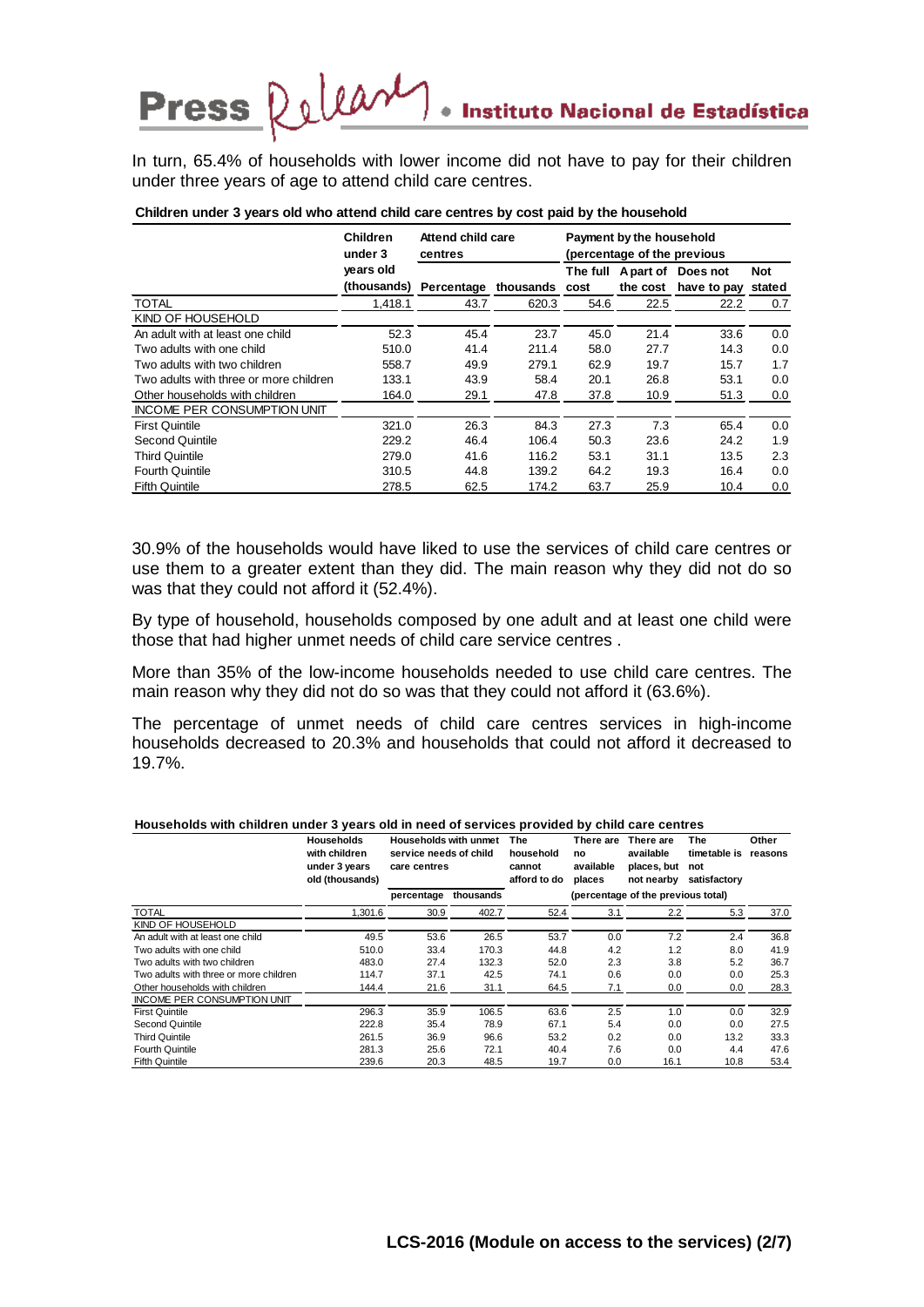### **Education for children and youths**

Press Relear

98.4% of children aged 3 to 15 years of age attended educational centres in 2016.In 57.8% of the cases the household did not have to pay the cost of studies.

Considering the nationality of the reference person, 34.3% of European Union (EU) foreigners paid the full cost, as compared to 15.2% of Spaniards and to 10.0% of foreigners from the rest of the world.

The percentage of households that paid for these studies increases as the household income increases.

**Children aged 3 to 15 years old attending studies included in the official curricula by cost incurred by the** 

|                                        | <b>Children</b><br>aged 3 to 15<br>years old<br>(thousands) | <b>Attend educational</b><br>centres |         |          |                       |                         | Payment by the household (percentage of the previous total) |
|----------------------------------------|-------------------------------------------------------------|--------------------------------------|---------|----------|-----------------------|-------------------------|-------------------------------------------------------------|
|                                        |                                                             | Percentage thousands cost            |         | The full | A part of<br>the cost | Does not<br>have to pay | Not stated                                                  |
| <b>TOTAL</b>                           | 6.043.2                                                     | 98.4                                 | 5,947.4 | 15.4     | 20.7                  | 57.8                    | 6.1                                                         |
| <b>KIND OF HOUSEHOLD</b>               |                                                             |                                      |         |          |                       |                         |                                                             |
| An adult with at least one child       | 478.5                                                       | 99.4                                 | 475.8   | 12.4     | 24.2                  | 60.5                    | 2.9                                                         |
| Two adults with one child              | 1,063.4                                                     | 97.5                                 | 1,036.5 | 16.3     | 18.8                  | 57.0                    | 7.9                                                         |
| Two adults with two children           | 2,787.8                                                     | 99.0                                 | 2,760.9 | 15.9     | 18.2                  | 59.1                    | 6.8                                                         |
| Two adults with three or more children | 986.6                                                       | 98.5                                 | 972.1   | 12.3     | 25.7                  | 57.8                    | 4.2                                                         |
| Other households with children         | 726.5                                                       | 96.6                                 | 701.7   | 18.3     | 23.9                  | 52.5                    | 5.3                                                         |
| NATIONALITY OF THE REFERENCE PERSON    |                                                             |                                      |         |          |                       |                         |                                                             |
| Spanish                                | 5,335.3                                                     | 98.6                                 | 5,258.9 | 15.2     | 21.8                  | 58.0                    | 5.0                                                         |
| Foreign (European Union)               | 214.8                                                       | 98.2                                 | 211.0   | 34.3     | 9.1                   | 39.9                    | 16.8                                                        |
| Foreign (Rest of the world)            | 484.4                                                       | 96.8                                 | 468.7   | 10.0     | 13.4                  | 63.8                    | 12.8                                                        |
| <b>INCOME PER CONSUMPTION UNIT</b>     |                                                             |                                      |         |          |                       |                         |                                                             |
| <b>First Quintile</b>                  | 1,662.5                                                     | 97.6                                 | 1,621.9 | 9.7      | 13.6                  | 67.6                    | 9.1                                                         |
| Second Quintile                        | 1.173.6                                                     | 98.2                                 | 1,152.4 | 14.7     | 15.7                  | 65.0                    | 4.6                                                         |
| <b>Third Quintile</b>                  | 1.096.4                                                     | 99.0                                 | 1,085.6 | 13.4     | 19.8                  | 61.2                    | 5.6                                                         |
| <b>Fourth Quintile</b>                 | 1,061.0                                                     | 98.9                                 | 1,049.2 | 19.7     | 20.2                  | 54.1                    | 6.0                                                         |
| <b>Fifth Quintile</b>                  | 1,049.7                                                     | 98.9                                 | 1,038.2 | 22.9     | 38.7                  | 34.9                    | 3.6                                                         |

### **Access to education**

19.2% of adults (people aged 16 and over) say that they would have liked to attend some form of study or training in the last 12 months but they did not do so.

By age, the percentage ranges between 30.7% for people between ages 30 and 44, and 5.5% for people older than 64 years old.

As for the reason why they did not study, 24.7% said that they could not afford it, while 53.0% stated that the main reason was time limitations. By nationality, 22.7% of people with Spanish nationality couldn't afford it, a percentage that increases to 46.9% in the case of EU foreigners.

By income level, the percentage of adults who wanted to study but could not afford it fluctuates between 6.5% for those with the highest incomes and 43.2% for those with the lowest incomes.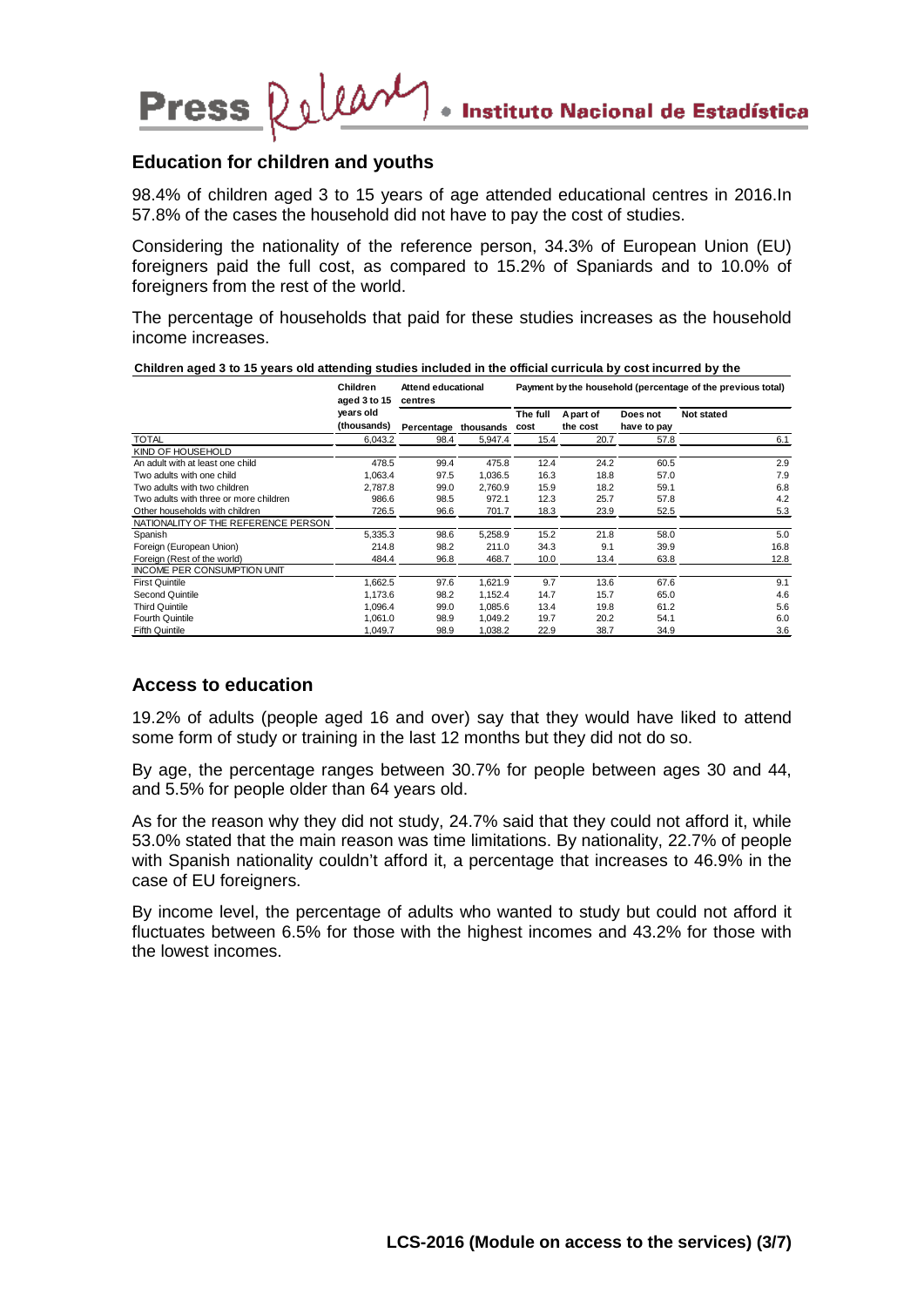# Instituto Nacional de Estadística

### **People aged 16 years old and over who would have liked to attend some form of study or training in the last 12**

Delease

| Adults      | Adults who would have liked | Reason why they did not do it:                                     |
|-------------|-----------------------------|--------------------------------------------------------------------|
| (thousands) |                             | to attend some form of study or (percentage of the previous total) |

|                                    |          | training but did not do so |           |                        |                            |                    |                                     |                  |
|------------------------------------|----------|----------------------------|-----------|------------------------|----------------------------|--------------------|-------------------------------------|------------------|
|                                    |          | percentage                 | thousands | Could not<br>afford it | <b>Was not</b><br>admitted | Time<br>limitation | Did not find<br>the right<br>course | Other<br>reasons |
| <b>TOTAL</b>                       | 38,491.9 | 19.2                       | 7,403.3   | 24.7                   | 2.4                        | 53.0               | 6.1                                 | 13.8             |
| AGE GROUP                          |          |                            |           |                        |                            |                    |                                     |                  |
| 16 to 29 years of age              | 6,349.2  | 15.6                       | 992.7     | 32.1                   | 4.8                        | 39.1               | 6.9                                 | 17.2             |
| 30 to 44 years of age              | 10,963.8 | 30.7                       | 3,369.6   | 25.6                   | 1.7                        | 58.3               | 4.9                                 | 9.5              |
| 45 to 64 years of age              | 12,781.3 | 20.2                       | 2,581.0   | 22.7                   | 2.6                        | 53.9               | 6.4                                 | 14.5             |
| 65 or older                        | 8,397.6  | 5.5                        | 459.9     | 13.0                   | 1.7                        | 39.7               | 11.2                                | 34.4             |
| <b>GENDER</b>                      |          |                            |           |                        |                            |                    |                                     |                  |
| Men                                | 18,737.5 | 18.2                       | 3,409.0   | 23.4                   | 2.7                        | 52.7               | 7.0                                 | 14.2             |
| Women                              | 19,754.4 | 20.2                       | 3,994.3   | 25.8                   | 2.2                        | 53.3               | 5.3                                 | 13.5             |
| NATIONALITY OF THE PERSON          |          |                            |           |                        |                            |                    |                                     |                  |
| Spanish                            | 35,360.6 | 18.7                       | 6,616.6   | 22.7                   | 2.3                        | 54.4               | 6.2                                 | 14.3             |
| Foreign (European Union)           | 1,187.4  | 22.4                       | 265.7     | 46.9                   | 1.3                        | 43.9               | 3.6                                 | 4.3              |
| Foreign (Rest of the world)        | 1,943.9  | 26.8                       | 521.0     | 37.9                   | 4.0                        | 40.1               | 5.7                                 | 12.3             |
| <b>INCOME PER CONSUMPTION UNIT</b> |          |                            |           |                        |                            |                    |                                     |                  |
| <b>First Quintile</b>              | 7,230.0  | 22.3                       | 1,615.0   | 43.2                   | 3.8                        | 31.1               | 8.7                                 | 13.1             |
| <b>Second Quintile</b>             | 7,750.1  | 18.6                       | 1,442.4   | 31.3                   | 3.0                        | 47.0               | 6.6                                 | 12.2             |
| <b>Third Quintile</b>              | 7,810.6  | 19.0                       | 1,486.8   | 23.2                   | 2.3                        | 54.6               | 5.9                                 | 14.1             |
| <b>Fourth Quintile</b>             | 7,835.2  | 19.0                       | 1,491.1   | 16.3                   | 1.8                        | 61.7               | 4.5                                 | 15.7             |
| <b>Fifth Quintile</b>              | 7,865.9  | 17.4                       | 1,368.0   | 6.5                    | 1.0                        | 74.0               | 4.3                                 | 14.2             |

### **Access to health services**

**Press** 

**.** 

 $90.2\%$  of households used health services<sup>[1](#page-3-0)</sup> in the last 12 months. Of these, one out of every three did not pay for them, while one out of every ten paid with "difficulty" or with "great difficulty".

Households with the lowest incomes faced more difficulties in dealing with payments for health services (19.7% paid them with "difficulty" or with "great difficulty").

#### **Households according to difficulty to pay for health services in the last 12 months**

|                                                | Household<br>s<br>(thousands) |            | <b>Households that have</b><br>Pays with<br>used health services<br>difficulty or<br>with great<br>difficulty |      | Pavs with<br>some<br>difficulty | Pays with<br>some ease             | Pays with<br>ease or with<br>great ease | The<br>service is<br>free |
|------------------------------------------------|-------------------------------|------------|---------------------------------------------------------------------------------------------------------------|------|---------------------------------|------------------------------------|-----------------------------------------|---------------------------|
|                                                |                               | percentage | thousands                                                                                                     |      |                                 | (percentage of the previous total) |                                         |                           |
| <b>TOTAL</b>                                   | 18,408.3                      | 90.2       | 16,599.8                                                                                                      | 10.8 | 12.5                            | 22.1                               | 21.7                                    | 32.9                      |
| KIND OF HOUSEHOLD                              |                               |            |                                                                                                               |      |                                 |                                    |                                         |                           |
| Man under 65 years of age living alone         | 1,517.0                       | 72.3       | 1,097.2                                                                                                       | 6.1  | 12.7                            | 20.5                               | 24.4                                    | 36.3                      |
| Woman under 65 years of age living alone       | 1.089.9                       | 86.4       | 941.4                                                                                                         | 13.5 | 8.7                             | 22.3                               | 25.9                                    | 29.6                      |
| Man aged 65 years or older living alone        | 632.8                         | 88.5       | 559.9                                                                                                         | 7.3  | 8.7                             | 24.8                               | 22.8                                    | 36.5                      |
| Woman aged 65 years or older living alone      | 1,439.2                       | 91.0       | 1,310.2                                                                                                       | 10.8 | 13.8                            | 17.3                               | 18.6                                    | 39.6                      |
| One adult with children                        | 604.6                         | 91.5       | 553.3                                                                                                         | 17.4 | 14.9                            | 22.1                               | 15.7                                    | 29.9                      |
| Two adults, both younger than 65 years old     | 2,657.8                       | 86.2       | 2,290.1                                                                                                       | 7.2  | 11.4                            | 24.3                               | 25.8                                    | 31.3                      |
| Two adults, at least one aged 65 years or more | 2,533.7                       | 93.2       | 2,360.2                                                                                                       | 10.2 | 13.1                            | 21.6                               | 20.0                                    | 35.1                      |
| Two or more adults with children               | 5,678.2                       | 94.6       | 5,374.1                                                                                                       | 12.4 | 12.7                            | 22.2                               | 21.4                                    | 31.3                      |
| Other types of households/not stated           | 2.255.1                       | 93.7       | 2,113.4                                                                                                       | 12.0 | 13.9                            | 23.0                               | 19.5                                    | 31.6                      |
| NATIONALITY OF THE REFERENCE PERSON            |                               |            |                                                                                                               |      |                                 |                                    |                                         |                           |
| Spanish                                        | 17,007.7                      | 90.5       | 15,388.3                                                                                                      | 10.4 | 12.6                            | 22.1                               | 22.1                                    | 32.8                      |
| Foreign (European Union)                       | 555.6                         | 85.1       | 472.5                                                                                                         | 20.2 | 9.9                             | 17.9                               | 24.6                                    | 27.3                      |
| Foreign (Rest of the world)                    | 815.1                         | 87.4       | 712.2                                                                                                         | 15.1 | 12.9                            | 23.4                               | 9.5                                     | 39.1                      |
| INCOME PER CONSUMPTION UNIT                    |                               |            |                                                                                                               |      |                                 |                                    |                                         |                           |
| <b>First Quintile</b>                          | 3,404.4                       | 89.5       | 3,046.8                                                                                                       | 19.7 | 15.0                            | 16.8                               | 10.7                                    | 37.7                      |
| Second Quintile                                | 3,854.4                       | 91.4       | 3,522.7                                                                                                       | 13.7 | 14.6                            | 20.4                               | 16.7                                    | 34.6                      |
| <b>Third Quintile</b>                          | 3.711.3                       | 90.6       | 3,362.6                                                                                                       | 10.5 | 14.7                            | 22.6                               | 20.6                                    | 31.5                      |
| Fourth Quintile                                | 3.694.3                       | 88.5       | 3.270.2                                                                                                       | 7.2  | 10.7                            | 24.5                               | 24.9                                    | 32.7                      |
| <b>Fifth Quintile</b>                          | 3,743.9                       | 90.7       | 3,397.5                                                                                                       | 3.7  | 7.9                             | 25.6                               | 34.6                                    | 28.3                      |

<span id="page-3-0"></span><sup>1</sup>Services such as consulting a family physician or specialist, going for prescriptions, going to a hospital, etc., are included. Dental treatments are also included.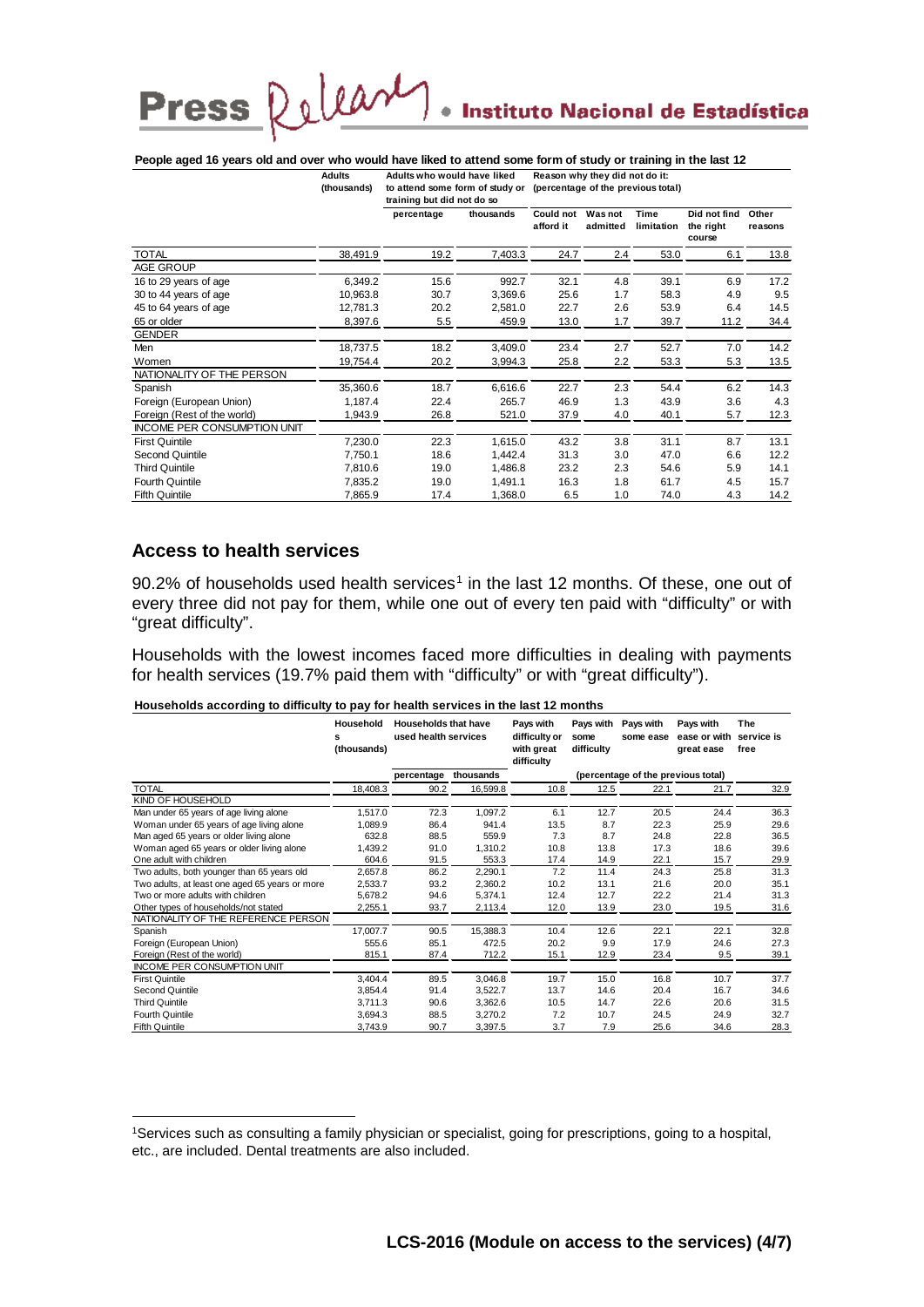### **Care for dependent persons**

Press Relear

In more than three million Spanish households (16.4% of the total) there lived at least one dependent person in 2016.In 14.4% of those households, that person received care at home.

By income level, among the households with dependent persons, 23.2% of households with higher income level had home care services, as compared with 9.1% in households with lower income level.

**Households with dependent persons according to availability of home care services**

|                                                | <b>Households</b><br>(thousands) | <b>Households with</b><br>dependent persons |           | Households with dependent<br>persons who receive home<br>care services |           | Receive home care services<br>(percentage of the previous total) |                            |                               |  |
|------------------------------------------------|----------------------------------|---------------------------------------------|-----------|------------------------------------------------------------------------|-----------|------------------------------------------------------------------|----------------------------|-------------------------------|--|
|                                                |                                  | percentage                                  | thousands | (percentage of the<br>previous total)                                  | thousands | Less than 10<br>hours a<br>week                                  | 1 to 19<br>times a<br>week | 20 hours or<br>more a<br>week |  |
| <b>TOTAL</b>                                   | 18,408.3                         | 16.4                                        | 3,010.7   | 14.4                                                                   | 433.4     | 34.9                                                             | 23.1                       | 42.0                          |  |
| KIND OF HOUSEHOLD                              |                                  |                                             |           |                                                                        |           |                                                                  |                            |                               |  |
| Man aged 65 years or older living alone        | 632.8                            | 18.5                                        | 117.0     | 24.1                                                                   | 28.2      | 12.4                                                             | 31.5                       | 56.0                          |  |
| Woman aged 65 years or older living alone      | 1,439.2                          | 30.2                                        | 435.2     | 28.5                                                                   | 123.9     | 38.4                                                             | 22.6                       | 39.0                          |  |
| Two adults, at least one aged 65 years or more | 2.533.7                          | 35.4                                        | 896.8     | 16.3                                                                   | 146.2     | 38.9                                                             | 23.9                       | 37.2                          |  |
| Two adults, both younger than 65 years old     | 2.657.8                          | 8.7                                         | 229.9     | 6.4                                                                    | 14.8      | 39.4                                                             | 22.6                       | 38.0                          |  |
| Two or more adults with children               | 5.678.2                          | 10.1                                        | 571.4     | 5.1                                                                    | 28.9      | 51.8                                                             | 9.8                        | 38.5                          |  |
| Other households/not stated                    | 5.466.5                          | 13.9                                        | 760.4     | 12.0                                                                   | 91.4      | 24.8                                                             | 24.2                       | 51.0                          |  |
| <b>INCOME PER CONSUMPTION UNIT</b>             |                                  |                                             |           |                                                                        |           |                                                                  |                            |                               |  |
| <b>First Quintile</b>                          | 3,404.4                          | 16.0                                        | 543.5     | 9.1                                                                    | 49.6      | 36.9                                                             | 31.2                       | 32.0                          |  |
| Second Quintile                                | 3.854.4                          | 21.3                                        | 819.6     | 13.1                                                                   | 107.1     | 42.3                                                             | 27.3                       | 30.4                          |  |
| <b>Third Quintile</b>                          | 3.711.3                          | 18.8                                        | 695.9     | 14.3                                                                   | 99.7      | 31.6                                                             | 13.8                       | 54.6                          |  |
| <b>Fourth Quintile</b>                         | 3,694.3                          | 14.5                                        | 537.2     | 15.1                                                                   | 81.0      | 43.7                                                             | 18.4                       | 37.9                          |  |
| <b>Fifth Quintile</b>                          | 3.743.9                          | 11.1                                        | 414.4     | 23.2                                                                   | 96.0      | 21.8                                                             | 27.9                       | 50.3                          |  |

36.6% of households with dependent persons that receive home care services paid them with "difficulty" or with "great difficulty". In turn, 21.0% had this service free of charge.

#### **Households with dependent persons according to difficulty to pay for home care services**

|                                                | <b>Households with</b><br>dependent persons<br>who receive home<br>care services | Pays with<br>difficulty or<br>with great<br>difficulty | Pays with<br>some<br>difficulty | Pays with<br>some ease             | Pays with<br>ease or with<br>great ease | The service<br>is free |
|------------------------------------------------|----------------------------------------------------------------------------------|--------------------------------------------------------|---------------------------------|------------------------------------|-----------------------------------------|------------------------|
|                                                | (thousands)                                                                      |                                                        |                                 | (percentage of the previous total) |                                         |                        |
| TOTAL                                          | 433.4                                                                            | 36.6                                                   | 19.3                            | 16.0                               | 7.1                                     | 21.0                   |
| KIND OF HOUSEHOLD                              |                                                                                  |                                                        |                                 |                                    |                                         |                        |
| Man aged 65 years or older living alone        | 28.2                                                                             | 50.9                                                   | 9.2                             | 22.2                               | 5.5                                     | 12.3                   |
| Woman aged 65 years or older living alone      | 123.9                                                                            | 40.1                                                   | 13.9                            | 14.8                               | 8.0                                     | 23.1                   |
| Two adults, at least one aged 65 years or more | 146.2                                                                            | 32.4                                                   | 28.4                            | 19.1                               | 6.4                                     | 13.7                   |
| Two adults, both younger than 65 years old     | 14.8                                                                             | 60.1                                                   | 17.5                            | 0.0                                | 0.0                                     | 22.4                   |
| Two or more adults with children               | 28.9                                                                             | 32.5                                                   | 22.4                            | 11.9                               | 7.8                                     | 25.4                   |
| Other households/not stated                    | 91.4                                                                             | 31.6                                                   | 14.7                            | 14.5                               | 8.5                                     | 30.7                   |
| <b>INCOME PER CONSUMPTION UNIT</b>             |                                                                                  |                                                        |                                 |                                    |                                         |                        |
| <b>First Quintile</b>                          | 49.6                                                                             | 40.9                                                   | 22.6                            | 2.7                                | 2.1                                     | 31.7                   |
| Second Quintile                                | 107.1                                                                            | 37.0                                                   | 11.7                            | 8.9                                | 7.4                                     | 34.9                   |
| <b>Third Quintile</b>                          | 99.7                                                                             | 33.8                                                   | 36.9                            | 9.1                                | 5.0                                     | 15.2                   |
| <b>Fourth Quintile</b>                         | 81.0                                                                             | 43.5                                                   | 17.0                            | 15.3                               | 6.2                                     | 18.0                   |
| <b>Fifth Quintile</b>                          | 96.0                                                                             | 31.0                                                   | 9.9                             | 38.3                               | 12.5                                    | 8.3                    |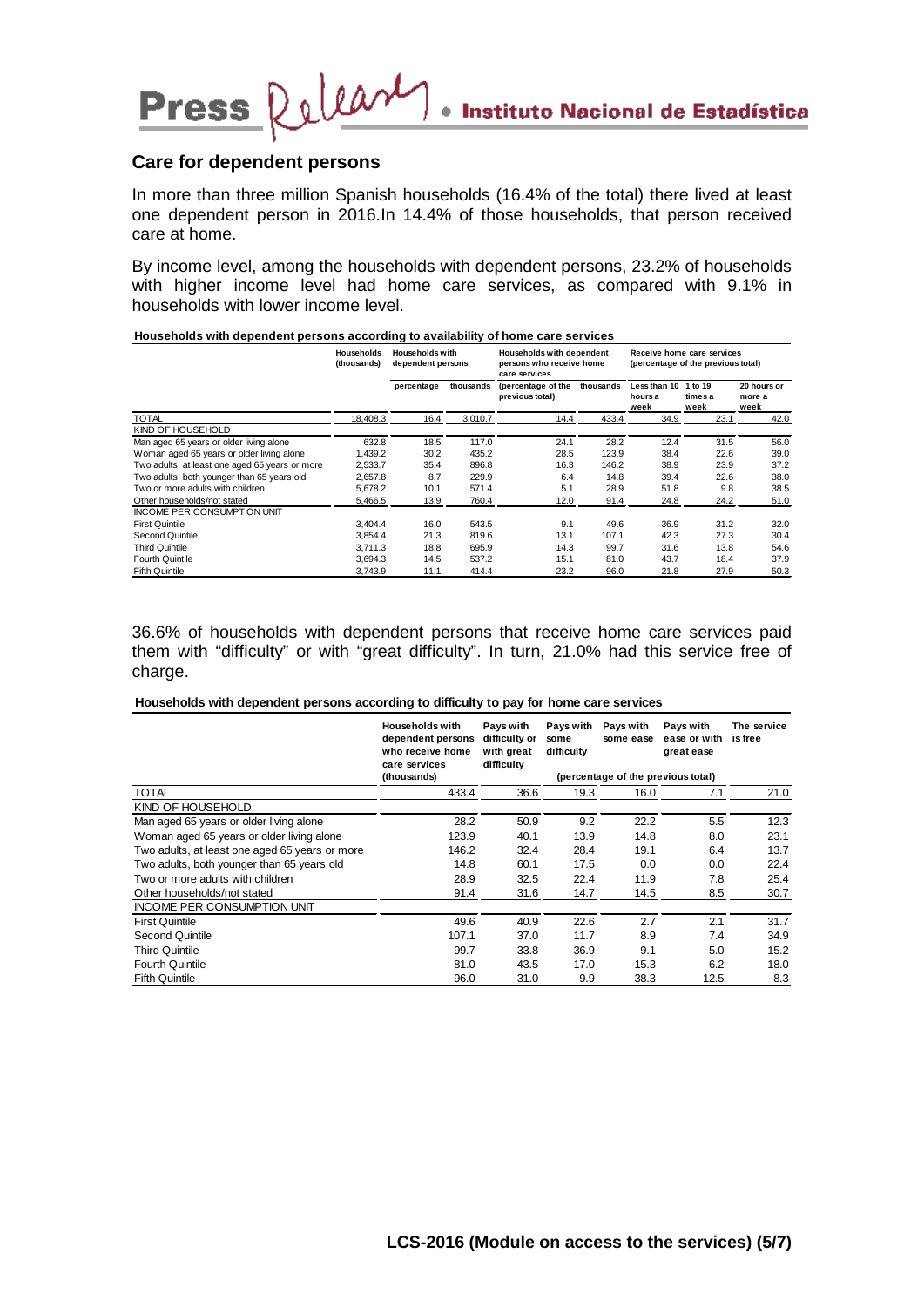# Press Release · Instituto Nacional de Estadística

Three out of 10 households with dependent persons who needed to receive home care (30.8%) were not covered for it.The main reason was that they couldn't afford it.

#### **Households with dependent persons with unmet needs of care services**

|                                                | <b>Households</b><br>with<br>dependent<br>persons<br>(thousands) | <b>Households with unmet</b><br>needs of home care<br>services |           |                               |                                                      |                                               | Reason why the need is not covered (percentages of the previous total) |                  |
|------------------------------------------------|------------------------------------------------------------------|----------------------------------------------------------------|-----------|-------------------------------|------------------------------------------------------|-----------------------------------------------|------------------------------------------------------------------------|------------------|
|                                                |                                                                  | percentage                                                     | thousands | <b>Could not</b><br>afford it | The person<br>that needs it<br>refuses to<br>have it | <b>These</b><br>services are<br>not available | The quality of<br>the services is<br>not satisfactory                  | Other<br>reasons |
| <b>TOTAL</b>                                   | 3,010.7                                                          | 30.8                                                           | 927.8     | 69.3                          | 3.6                                                  | 9.8                                           | 1.3                                                                    | 16.1             |
| KIND OF HOUSEHOLD                              |                                                                  |                                                                |           |                               |                                                      |                                               |                                                                        |                  |
| Man aged 65 years or older living alone        | 117.0                                                            | 27.6                                                           | 32.3      | 58.9                          | 0.0                                                  | 11.2                                          | 0.0                                                                    | 29.9             |
| Woman aged 65 years or older living alone      | 435.2                                                            | 42.1                                                           | 183.1     | 74.5                          | 2.3                                                  | 12.2                                          | 0.0                                                                    | 11.0             |
| Two adults, at least one aged 65 years or more | 896.8                                                            | 36.4                                                           | 326.0     | 69.4                          | 3.8                                                  | 8.4                                           | 0.6                                                                    | 17.7             |
| Two adults, both younger than 65 years old     | 229.9                                                            | 18.1                                                           | 41.6      | 79.6                          | 0.0                                                  | 11.1                                          | 0.0                                                                    | 9.4              |
| Two or more adults with children               | 571.4                                                            | 25.1                                                           | 143.2     | 70.2                          | 2.3                                                  | 8.3                                           | 3.4                                                                    | 15.8             |
| Other households/not stated                    | 760.4                                                            | 26.5                                                           | 201.6     | 63.2                          | 6.6                                                  | 10.3                                          | 2.4                                                                    | 17.5             |
| <b>INCOME PER CONSUMPTION UNIT</b>             |                                                                  |                                                                |           |                               |                                                      |                                               |                                                                        |                  |
| <b>First Quintile</b>                          | 543.5                                                            | 28.3                                                           | 153.7     | 80.2                          | 1.3                                                  | 8.4                                           | 0.7                                                                    | 9.4              |
| Second Quintile                                | 819.6                                                            | 38.3                                                           | 313.7     | 68.6                          | 3.1                                                  | 10.5                                          | 0.0                                                                    | 17.8             |
| <b>Third Quintile</b>                          | 695.9                                                            | 31.4                                                           | 218.5     | 64.7                          | 3.6                                                  | 13.3                                          | 0.5                                                                    | 17.9             |
| <b>Fourth Quintile</b>                         | 537.2                                                            | 29.2                                                           | 157.0     | 76.6                          | 5.5                                                  | 5.3                                           | 2.1                                                                    | 10.6             |
| <b>Fifth Quintile</b>                          | 414.4                                                            | 20.5                                                           | 84.9      | 49.9                          | 6.1                                                  | 9.0                                           | 7.5                                                                    | 27.6             |